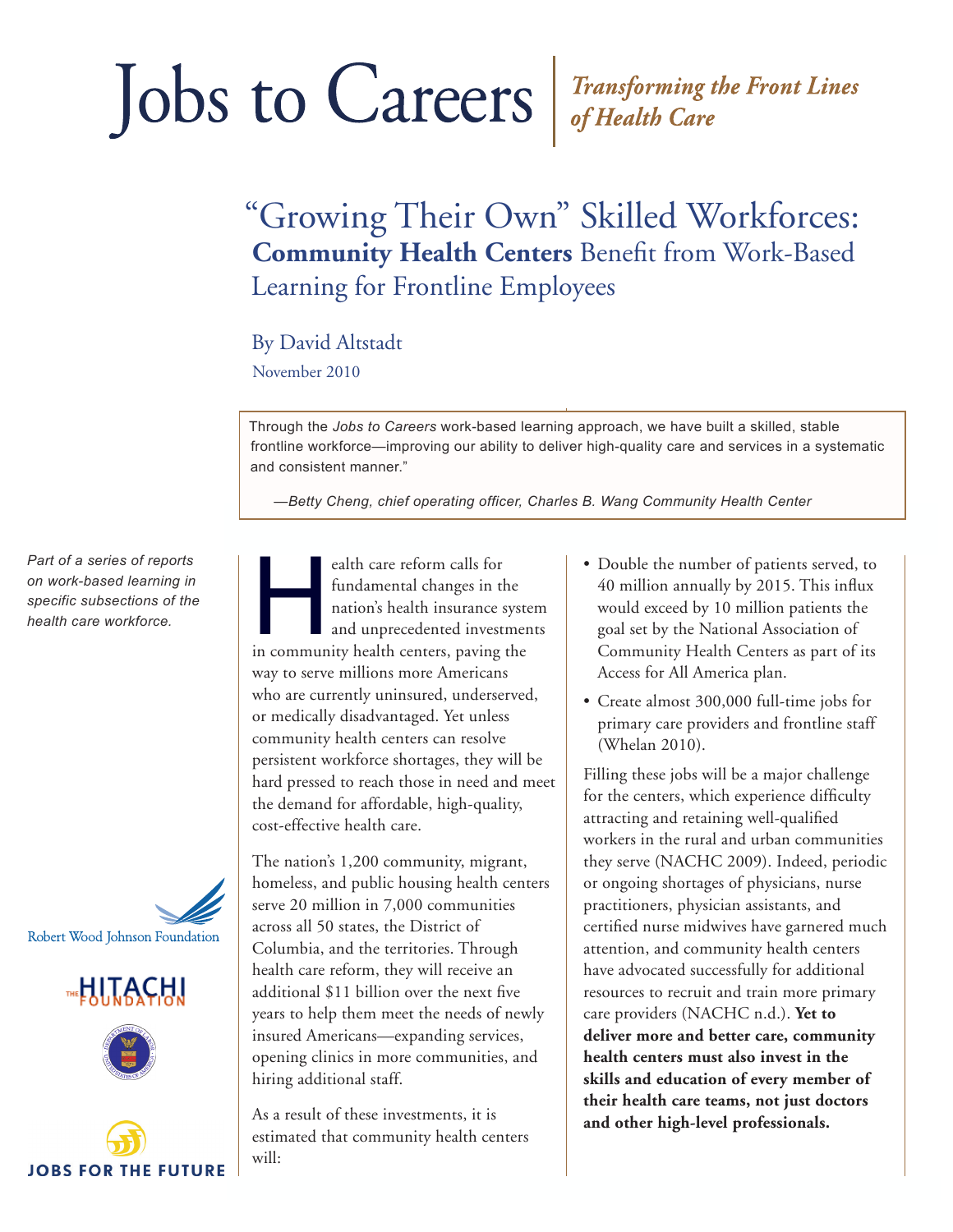In particular, community health centers can expect to hire additional:

- Medical assistants and other allied health occupations requiring postsecondary certificates or degrees;
- Nursing assistants and physical therapy assistants;
- Staff skilled in information technology to handle the transition to electronic medical records, manage and code health records in clinical settings, provide IT support, and analyze data and systems to help improve medical care; and
- Staff who can deliver culturally appropriate care and services and speak the languages of growing, diverse populations in the United States (Wilson 2010).

To meet these needs, community health centers should seek ways to better train and retain the women and men who work on the front lines of care and service delivery. Since 2006, *Jobs to Careers* has helped health centers develop a "grow your own" workforce solution to this challenge.

## **The** *Jobs to Careers* **Model: Focus on the Front Lines**

Frontline workers fill about half of all health care jobs, and they deliver most of the nation's direct patient care and public health services. However, their potential for delivering more and better care and filling critical vacancies in professional positions goes largely untapped.

The frontline workforce includes nurse assistants, laboratory technicians, substance abuse counselors, and medical records and administrative staff, among other occupations. Most of these workers are women earning \$40,000 or less per year. Most have less than a Bachelor's degree, and they tend to have few education credentials beyond a high school diploma. Few frontline workers are licensed to practice independently, and they receive little or no training for their work beyond brief inservice sessions and on-the-job guidance in day-to-day tasks. Moreover, they lack the support needed to ensure quality service and patient care. Too often, the result is low morale and high turnover among frontline workers.

Through *Jobs to Careers*, community health centers partner with education institutions and other community organizations to change the way frontline employees are trained, rewarded, and advanced. These partnerships develop career paths and make them easily available to frontline employees.

A hallmark of *Jobs to Careers* is workbased learning: frontline employees master occupational and academic skills in the course of completing their jobs tasks and fulfilling their day-to-day responsibilities. While working full time, the employees enter college and earn academic credit for workplace training. Other learning approaches in *Jobs to Careers* include technology-enabled, experience-based, and traditional worksite and off-site learning.

To realize the unique *Jobs to Careers* approach to learning, employers and educators reform their own operations to better recognize the needs of working adults and improve access to and success in skillbuilding programs.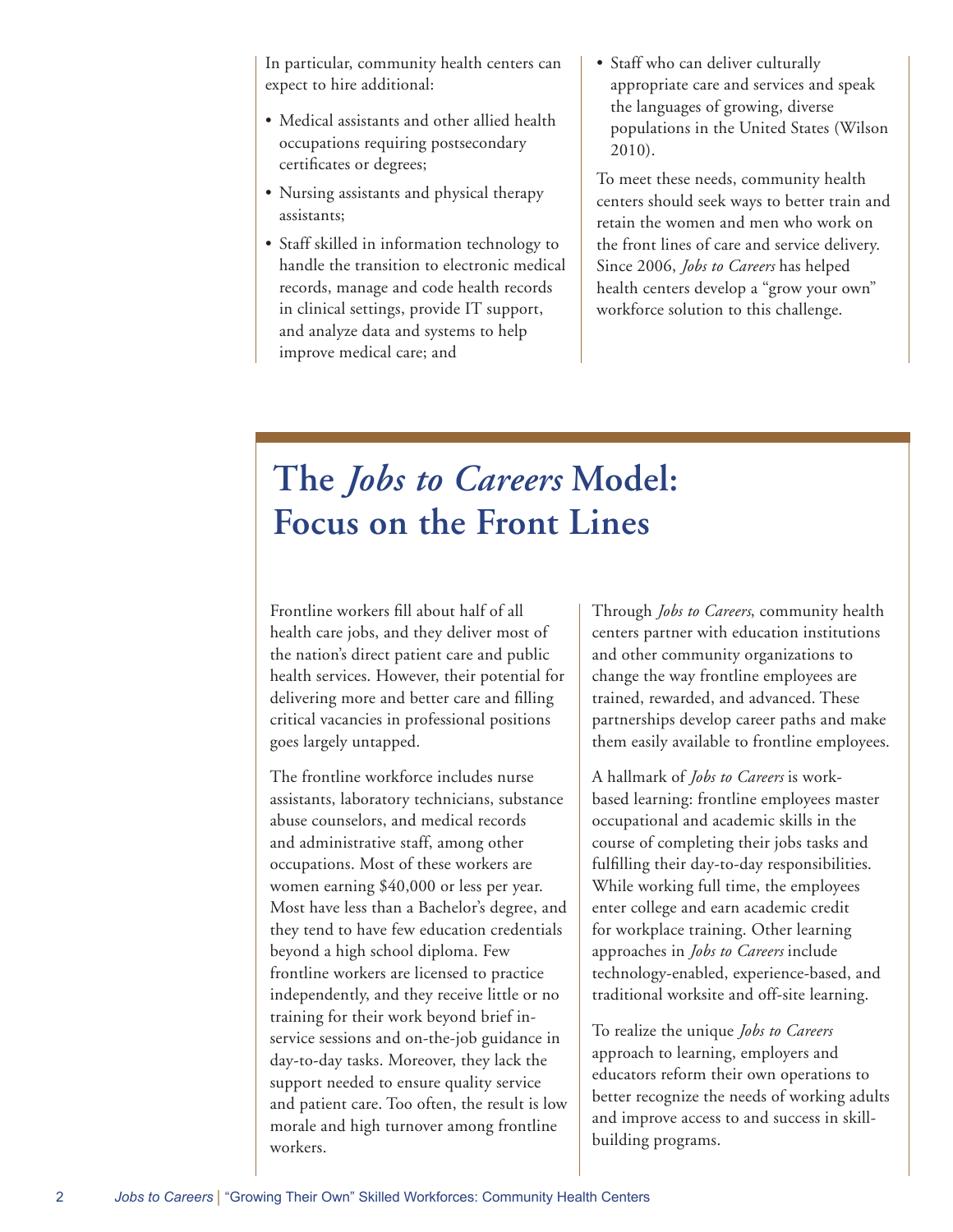- *• At the workplace,* employers develop new job positions and responsibilities; deeply involve supervisors in employee training and career development; and offer paid release time, pre-paid tuition assistance, job coaching, and mentoring.
- *• At the educational institution,* community colleges and other education providers award college credit for work-based learning, prior learning, and entrylevel health care credentials; offer accelerated and part-time degree and certificate programs; contextualize college preparatory math and English courses to health care concepts and job tasks; and

appoint professional staff from health care employers to be adjunct college faculty.

Through *Jobs to Careers*, frontline employees build skills and expand their base of knowledge necessary for their jobs. In turn, they receive immediate financial rewards and qualify to advance to new positions. Health centers build and retain talented and committed employees, while bolstering a workplace culture that supports professional development, mentorship, and collaboration. And patients receive highquality care and services, delivered by a high-quality workforce.

## **Examples from the Field**

Four community health centers have participated in *Jobs to Careers:* Charles B. Wang Community Health Center (New York, New York); East Boston Neighborhood Health Center (Boston, Massachusetts); Tenderloin Health (San Francisco, California); and Waianae Coast Comprehensive Health Center (Waianae, Hawaii).

#### **CHARLES B. WANG COMMUNITY HEALTH CENTER**

Charles B. Wang Community Health Center and the City College of New York are partnering to address the need for skilled bilingual and bicultural health care workers to serve the city's growing Asian-American population. Frontline employees have engaged in work-based learning covering health information technology, teamwork, customer service, and understanding the U.S. health care system. Program graduates earn certificates of completion and qualify for wage increases and promotions. The center has reported higher retention and improved performance of frontline employees as a result of *Jobs to Careers*.

#### **Frontline workers targeted for training opportunities**

- Medical assistants
- Health educators
- Outreach workers
- Social work assistants
- Patient service representatives
- Family health workers
- Care managers

#### **Outcomes**

• 50 employees have received training or are currently in training.



A training session for medical assistants at the Charles B. Wang Community Health Center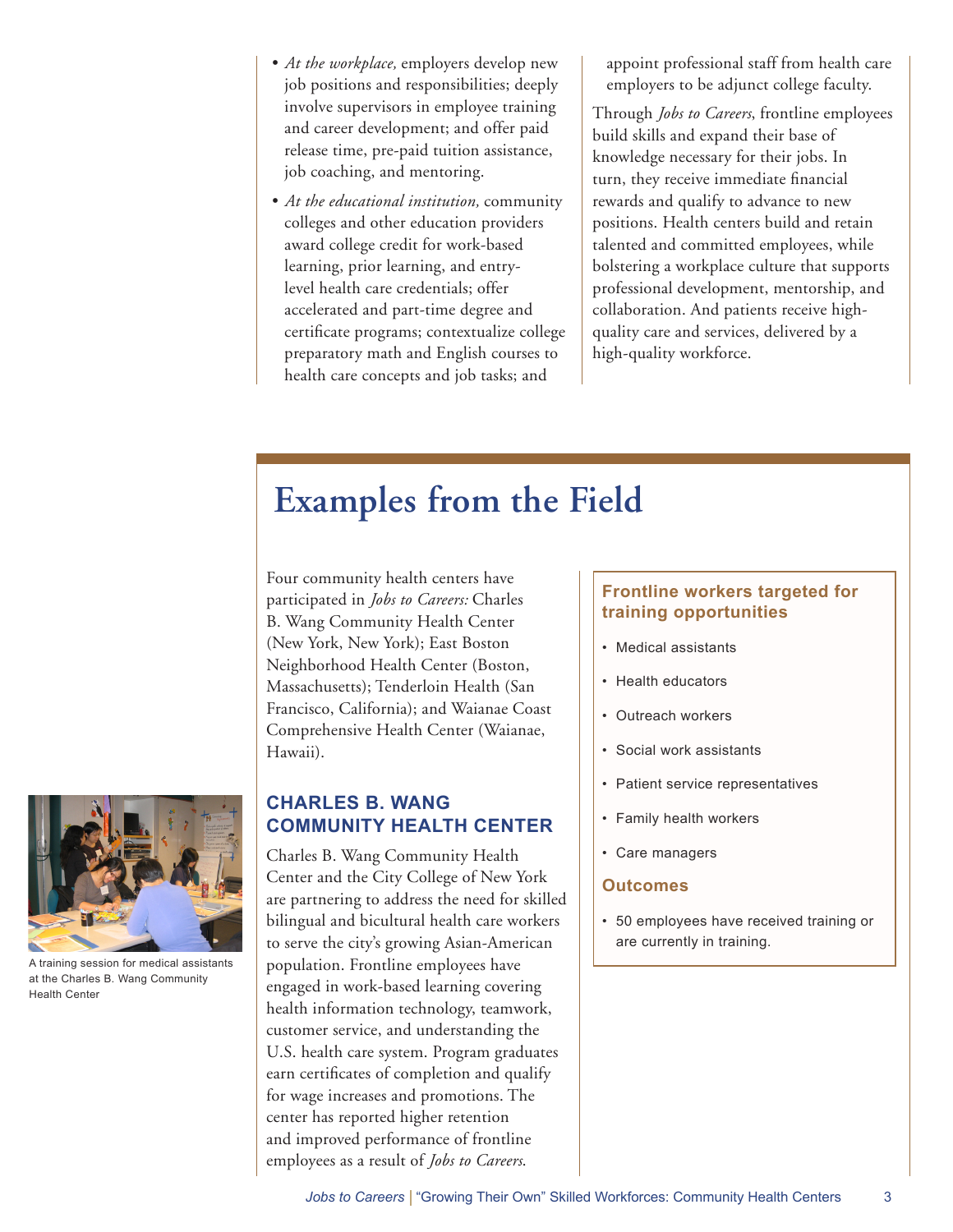#### **EAST BOSTON NEIGHBORHOOD HEALTH CENTER**

#### **Frontline workers targeted for training opportunities**

- Medical assistants
- Clerical assistants

#### **Outcomes**

- 60 employees enrolled in pre-college English or math classes in preparation for the interpreting course, Associate's degrees, or other credentials.
- 27 employees have completed the auxiliary interpreter training program and become certified auxiliary interpreters.

East Boston Neighborhood Health Center partners with Bunker Hill Community College, Jewish Vocational Services, and World Education to train medical and clerical assistants to become auxiliary medical interpreters, responding to the needs of the center's multicultural community. The center established the Education and Training Institute as an "on ramp" to higher education for frontline employees who may have had poor experiences with school and be hesitant to step foot on a college campus. Without leaving the health center, they register for and take classes in medical interpretation. Precollege English and math classes also are available to employees who lack the basic skills to be accepted into interpreter training program or other credential or degree programs. Employees practice newly acquired interpretative skills in a work setting.

#### **TENDERLOIN HEALTH**

Tenderloin Health, in partnership with City College of San Francisco, trained frontline staff to become certified community health workers in order to improve staff retention and quality of care provided to an HIV-positive client base. The partners

#### **Frontline workers targeted for training opportunities**

• Frontline community health workers

#### **Outcomes**

• 9 employees have earned Community Health Worker Certificates; another 3 are on track to obtain certificates.

developed a hybrid model of instruction, including online coursework, traditional classroom instruction, specialized training by Tenderloin Health staff and outside professionals, and supervised internships. The two-semester, seventeen-credit-hour program incorporated instruction on basic skills, soft skills, Microsoft Word, and health education courses. It also provided participants with a range of supportive services, including academic and vocational counseling. Supervisors were trained as job coaches and mentors. The program culminated in a Community Health Worker Certificate, which enabled some of the participants to advance to higher-earning positions.

However, the economic recession took a major toll on Tenderloin Health, and its involvement in *Jobs to Careers* ended in the wake of funding cuts and a resulting loss of staff capacity. Employees participating in the project continued their studies at City College of San Francisco, which will lead to Community Health Worker Certificates.

#### **WAIANAE COAST COMPREHENSIVE HEALTH CENTER**

Waianae Coast Comprehensive Health Center partnered with Leeward Community College to establish work-based learning opportunities for medical receptionists and medical assistants to improve their job performance. Frontline workers participated in work-based learning and college classes covering word processing, medical office procedures, medical terminology, electronic medical records, quality and performance, health and safety, business



Frontline staff learning about Waianae Coast Comprehensive Health Center's electronic medical record system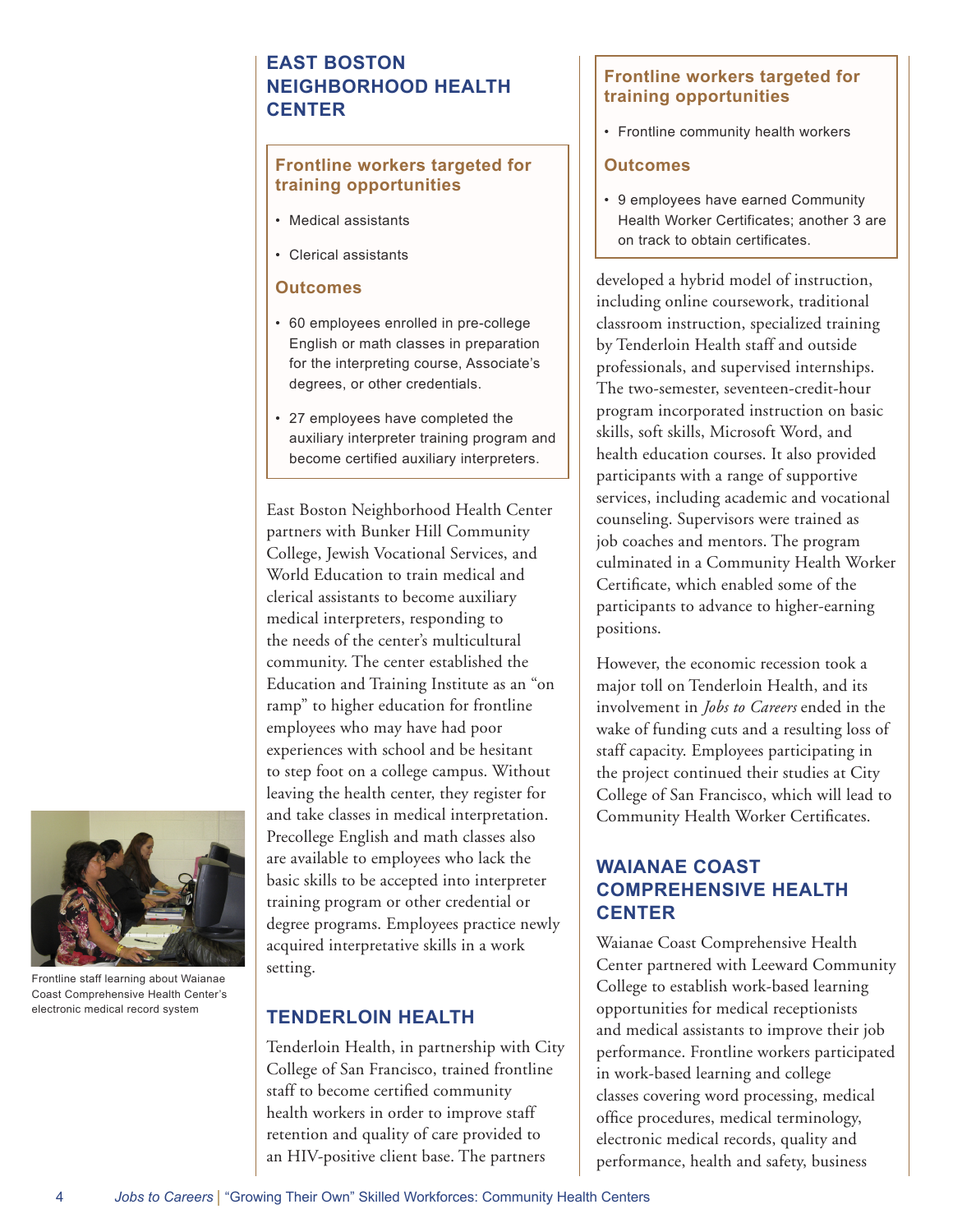#### **Frontline workers targeted for training opportunities**

- Medical receptionists
- Medical assistants
- Team office managers

#### **Outcomes**

- 44 workers completed the program and received certificates of completion and college credit.
- 18 workers also completed an additional business computer systems course.
- 10 team office managers received training to become preceptors and improve their supervisory skills.

services, computers, and customer service. Those who completed the training received 14 college credits that they could apply toward an Associate's degree in business technology. They also received raises up to 10 percent—and took on greater responsibilities at work.

The program also prepared team office managers to become preceptors and teach frontline employees on the job and in the classroom. The office managers received guidance on how to be more effective as supervisors.

## **Next Steps**

Since 2006, *Jobs to Careers* has demonstrated what works—and what is needed—for transforming the skills and careers of frontline workers. Community health centers can take the following steps to benefit from and contribute to successful practices going forward:

- EDUCATE: Learn more about *Jobs to Careers*. Practice briefs, research reports, tools, and other resources on what makes for a successful work-based learning program are available at www.jobs2careers. org.
- PARTICIPATE: Join Jobs for the Future's *Health Care Affinity Group*, a virtual network for those interested in facilitating the advancement of new and incumbent low-wage workers across the health care sector. To participate, please contact Grace Ausick, gausick@jff.org.
- REPLICATE: Talk with potential education and workforce development partners and funders in your community

about establishing work-based learning programs and implementing other successful components of the *Jobs to Careers* model.

• ADVOCATE: Join other health care providers, education partners, funders, and other stakeholders in advocating for state and federal investments and policy reforms that will promote the adoption of work-based learning and other components of the *Jobs to Careers* model.

*Jobs to Careers* projects provide a foundation for creating and scaling up innovative and effective work-based learning models at community health centers and in other health care institutions. But given the size and complexity of the health care sector, advancing the frontline workforce will require serious investments—of funds and other resources and in the attention and commitment of policymakers and stakeholders. To move a "health care workforce agenda" forward, Jobs for the